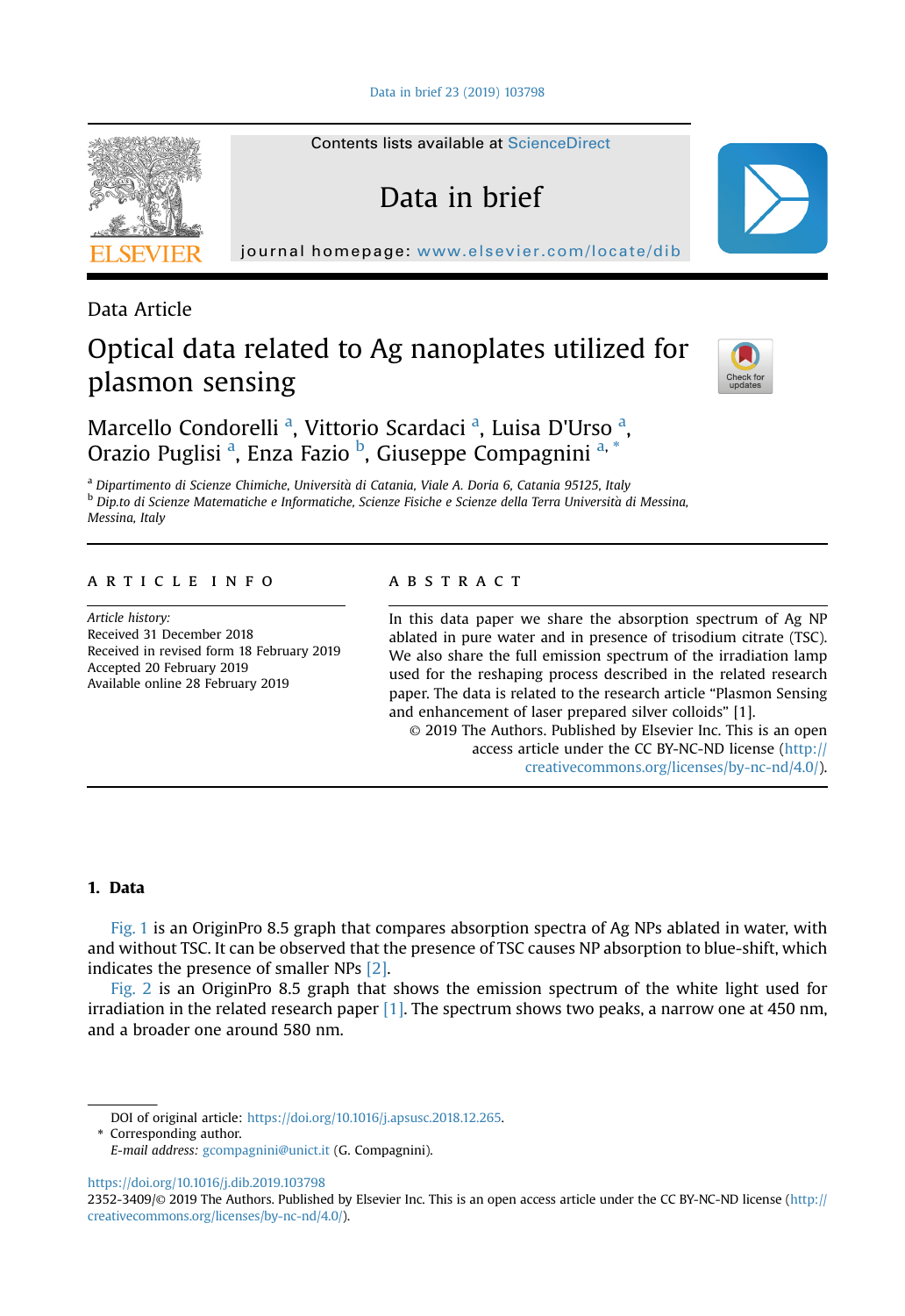<span id="page-1-0"></span>Specifications table

| Subject area<br>More specific subject | Chemistry<br>Nanoparticles                                                                                                                                                                |
|---------------------------------------|-------------------------------------------------------------------------------------------------------------------------------------------------------------------------------------------|
| area                                  |                                                                                                                                                                                           |
| Type of data                          | Graphs, microscopy images                                                                                                                                                                 |
| How data was<br>acquired              | Spectrophotometry: Cary 60. TEM: STEM-JEOLJEM 2010                                                                                                                                        |
| Data format                           | Analyzed, processed                                                                                                                                                                       |
| Experimental factors                  | Presence of TSC, irradiation spectrum, shape of nanoplates, size distribution, plasmon resonance shift                                                                                    |
| Experimental features                 | Laser ablation of Ag target, reshaping by irradiation and $H_2O_2$                                                                                                                        |
| Data source location                  | University of Catania, Italy                                                                                                                                                              |
| Data accessibility                    | Data are available within the paper                                                                                                                                                       |
| Related research<br>article           | M. Condorelli, V. Scardaci, L. D'Urso, O. Puglisi, E. Fazio, G. Compagnini, Plasmon Sensing and<br>enhancement of laser prepared silver colloids, Appl. Surf. Sci. 475 (2019) 633–638 [1] |

#### Value of the data

- The data can be used to understand the optical properties of spherical Ag nanoparticles with and without TSC
- The data can be used to understand the irradiation conditions under which the experiments in Ref. [\[1\]](#page-2-0) have been performed

#### 2. Experimental design, materials, and methods

A 1064 nm Nd:YAG laser beam is focused onto a silver target, which is immersed into an aqueous solution containing trisodium citrate (TSC) 10 mM.

Optical absorption measurements were performed using a Cary 60 UV-Vis spectrophotometer by Agilent Technologies. Data were exported from the spectrophotometer software and processed in OriginPro 8.5. The as prepared metal NPs are reshaped into nanoplates by adding 30% w/w hydrogen peroxide (H<sub>2</sub>O<sub>2</sub>) to reach a concentration of 10  $\mu$ l/ml under white light irradiation, in presence of 18  $\mu$ M sodium chloride (NaCl).



Fig. 1. Absorption spectra of Ag nanoparticles in water, with and without TSC.